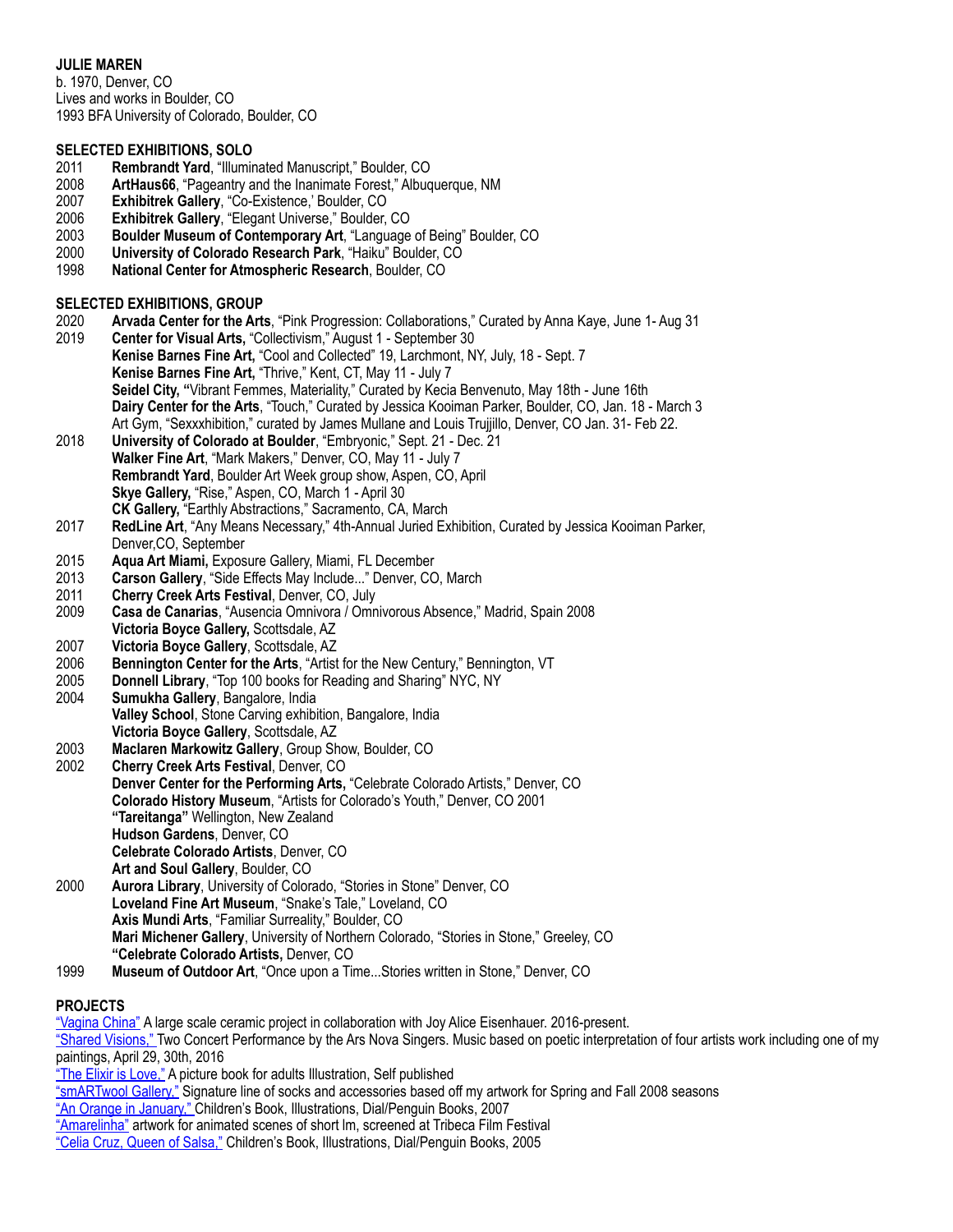## **FEATURES**

**"Artists to Look Out For, Volume 2,"** Starry Night Program Catalogue, (juried) **Spirituality and Health Magazine**, "Chasing Happiness," art feature, Jan./ Feb. 2015, pg. 55 **Spirituality and Health Magazine**, "All Clear," art feature, May/June 2014, pg. 39 **"Denver Quarterly,"** poetry journal, Cover art, published by University of Denver, vol. 39, # 2, 2004 **"Many Mountains Moving,"** literary journal, Artistic contributor, April 2004 2003 **"Buddha Mom,"** Cover art, Tarcher Books, 2003

#### **ARTIST RESIDENCIES**

| 2016        | National Park Residency, Weir Farm Art Center, Wilton, CT               |
|-------------|-------------------------------------------------------------------------|
| 2008        | Bushwick, self directed 1 year artist residency, Brooklyn, NY           |
|             | Vermont Studio Center, Johnson, VT                                      |
| 2004        | The Valley School, International Sculpture Symposium, Bangalore, India, |
| 2001        | Tareitanga International Sculpture Symposium, Wellington, New Zealand   |
| 1995 - 2018 | MARBLE/marble Stone Carving Symposium, Marble, CO                       |

- **AWARDS**  Boulder Arts Commission Project Grant for Vagina China
- 2018 Boulder County Arts Alliance, Endowment grant for Vagina China
- 2017 Awesome Grant, The Awesome Foundation, "Vagina China" project funding
- 2015 Finalist, The Trust for Public Land, NEA panel, Nome Park, Aurora
- 2015 Finalist, City of Longmont Art in Public Places, Main Street/ St. Vrain Creek Bridge
- 
- 2012 Finalist, City of Boulder, Bridge at Goose Creek.<br>2002 FLittle Bug Bridge," Public Art Commission, Pearl 2002 "Little Bug Bridge," Public Art Commission, Pearl Street Pedestrian Mall, Boulder, CO Celebrate Colorado Artists, 2nd place, painting Boulder Arts Commission Major Grant AHAB/ Addison Mini-Grant
- 2000 Colorado Council on the Arts Major Grant
- 1999 Boulder Arts Commission Major Grant AHAB/ Addison Mini-Grant

## **ARTIST TALKS and WORKSHOPS**

**The "Vagina China" Project.** For this project, we host workshops which have taken place in various art spaces including The Brooklyn Museum, Brooklyn, NY; The Women's Building, San Francisco, CA; Redline Arts, Denver; Dona Laurita Gallery, Louisville, CO; Firehouse Art Center, Longmont, CO; The Eldorado Spring Art Center, Eldorado Springs, CO; Skye Gallery, Aspen, CO. 2016 - present

**University of Colorado at Boulder,** "Feminism in Art," presentation for U.S. Resistance Movements, February 2018, 2019

**Brooklyn Museum of Art, Elizabeth A. Sackler Center for Feminist Art** *"The Famous Women Dinner Service: In Conversation with Contemporary Art,"* a filmed conversation between artists Julie Maren, Joy Alice Eisenhauer, Judy Chicago and Dr. Hana Leaper about the relationship between "Vagina China," "The Dinner Party" and Vanessa Bell's "Famous Women" dinner service, Jan. 2018

**Community College of Aurora,***"Safe is SEXY,"* 2017

**Exhibitrek Gallery**, Artist talk on "Pageantry," Boulder, CO, 2007

**University of Colorado at Boulder**, "Practical Advice for Practicing Artists," talk, 2006

**Harlem Studio Museum**, Artist and Author talk, Books and Authors series, NYC, NY, 2005

**Dairy Center for the Arts**, Salon Series Lectures "The Intersection of Stone and Paint," Boulder, CO, 2002

**KUSA** , "Stories in Stone," Boulder, CO, 2000

## **PRESS AND FEATURES**

**303Magazine.com,** Kalley Velarde, ["There's an Art Exhibit in Boulder that Let's You Touch Everything,"](https://303magazine.com/2019/03/touch-art-exhibit-boulder/) Review, March 1, 2019 **Denver Post**, Ray Mark Rinaldi, ["Art in Boulder that's so good you can feel it. Seriously, you can touch, scratch and spin it."](https://theknow.denverpost.com/2019/02/14/boulder-dairy-arts-touch/208880/) Review, February 14, 2019

Westword, Michael Paglia, ["Walker Fine Art's Latest Group Show Makes a Mark,"](https://www.westword.com/arts/walker-fine-arts-new-show-includes-julie-maren-ellen-moershel-and-brigan-gresh-10364150) May 31, 2018

**Longmont Times Call,** Karen Antonacci, "[Women in Longmont contribute to Vagina China art project meant to demystify their bodies](http://www.timescall.com/longmont-local-news/ci_31774824/vagina-china-longmont)" Article, April 1, 2018

Longmont Times Call, Karen Antonacci, ["Vagina China casting ceremony set for Saturday in Longmont"](http://www.timescall.com/longmont-local-news/ci_31767582/vagina-china-casting-ceremony-set-saturday-longmont) Article, March 28, 2018 **ELLE Magazine (Brazil),** Julia Valentini Storch, "[Fale Con Ela" \("Talk to Her"\)](https://docs.wixstatic.com/ugd/ad2e7e_4342b8c2f79347e481fe16de6c410bff.pdf), Feature, March, 2018

**Elephant Journal,** Rachel Znerold, ["I Cast my Lady Parts with the Vagina China Project."](https://www.elephantjournal.com/2018/02/i-cast-my-lady-parts-with-the-vagina-china-project/) Article, February 9, 2018

**British Art Studies,** Hana Leaper, ["The Famous Women Dinner Service: In Conversation with Contemporary Art."](http://www.britishartstudies.ac.uk/issues/issue-index/issue-7/dinner-party) Film, This conversation between Judy Chicago, The Women's Art League, and D. Hana Leaper, filmed by Jonathan Law at the Elizabeth A. Sackler Center for Feminist Art, Brooklyn Museum, will be published in early 2018. *British Art Studies* is jointly published by the Paul Mellon Centre for Studies in British Art, London, UK, and the Yale Center for British Art, New Haven, CT.

**British Art Studies,** Dr Hana Leaper, ["The Famous Women Dinner Service: A Critical Introduction and Catalogue,"](http://www.britishartstudies.ac.uk/issues/issue-index/issue-7/famous-women) November 30, 2017, Article about the recent rediscovery of Bloomsbury Artists, Vanessa Bell and Duncan Grant's "Famous Women" Dinner Service and "The Dinner Party," which places Vagina China into a larger continuum of feminist art using ceramics and the plate form..

**Cultura Colectiva,** ["Vagina China Is The Art Project That Was Created To Erase Your Outdated Vagina Taboos,"](https://culturacolectiva.com/art/vagina-china-project-womens-art-league/) Maria Suarez, December 21, 2017, Article, Cultural Colectiva is a South American Media Platform.

**W Magazine** ["Why Judy Chicago, 78-Year Old Feminist Godmother of Vagina Art, Is Having a Revival,"](https://www.wmagazine.com/story/judy-chicago-the-dinner-party-brooklyn-museum-interview) Stephanie Eckardt, Vagina China discussed